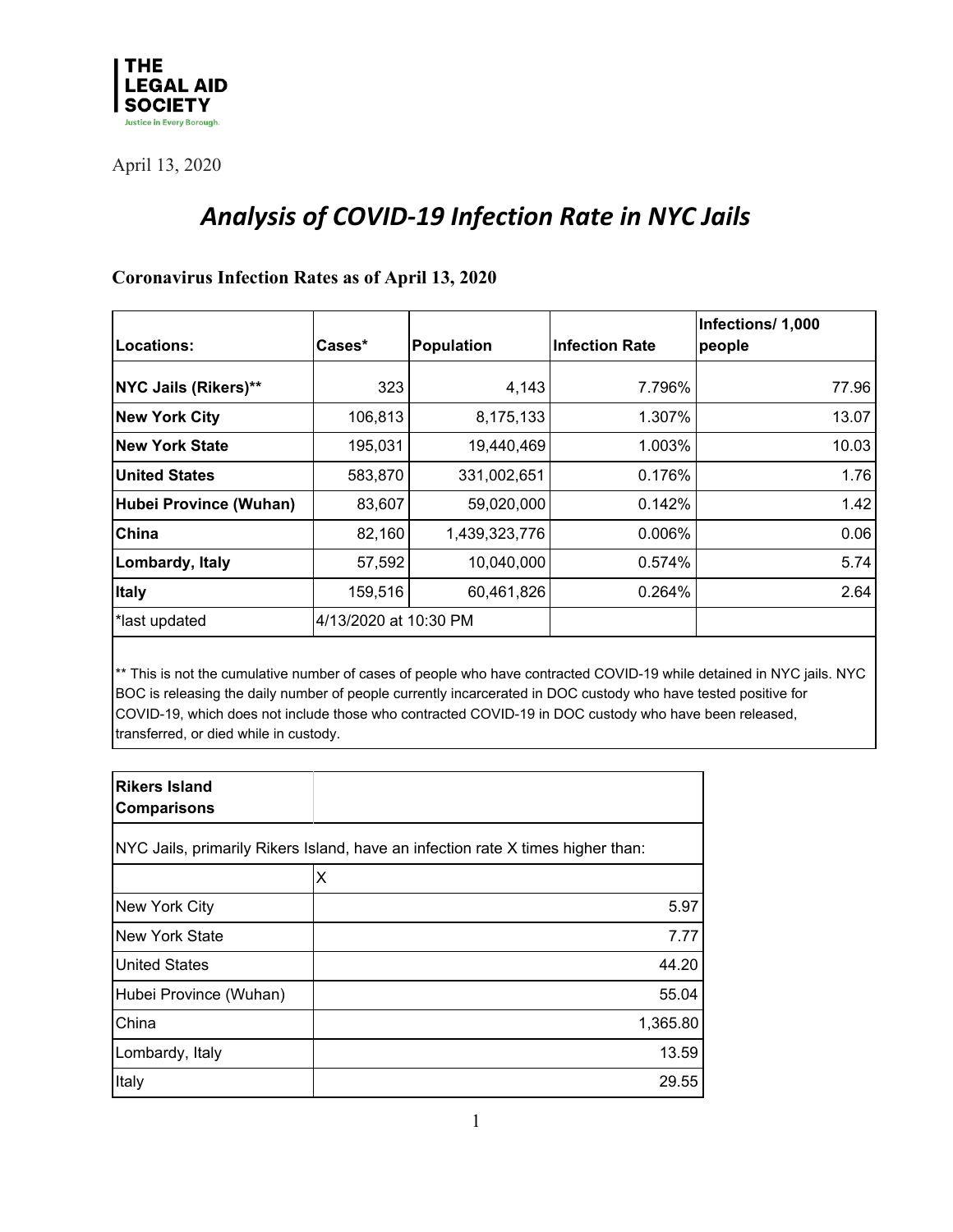

3/22/2020

NYC Jails (Rikers) Infections/ 1,000 people, NYC Infections/ 1,000 people and NYS Infections/ 1,000 people NYC Jails (Rikers) Infections/ 1,000 people • NYC Infections/ 1,000 people NYS Infections/ 1,000 people 80.00 60.00 40.00 20.00  $0.00$ 

Date

4/5/2020

4/12/2020

NYC Jails (Rikers) Infections/ 1,000 people, NYC Infections/ 1,000 people and NYS Infections/ 1,000 people

3/29/2020



Date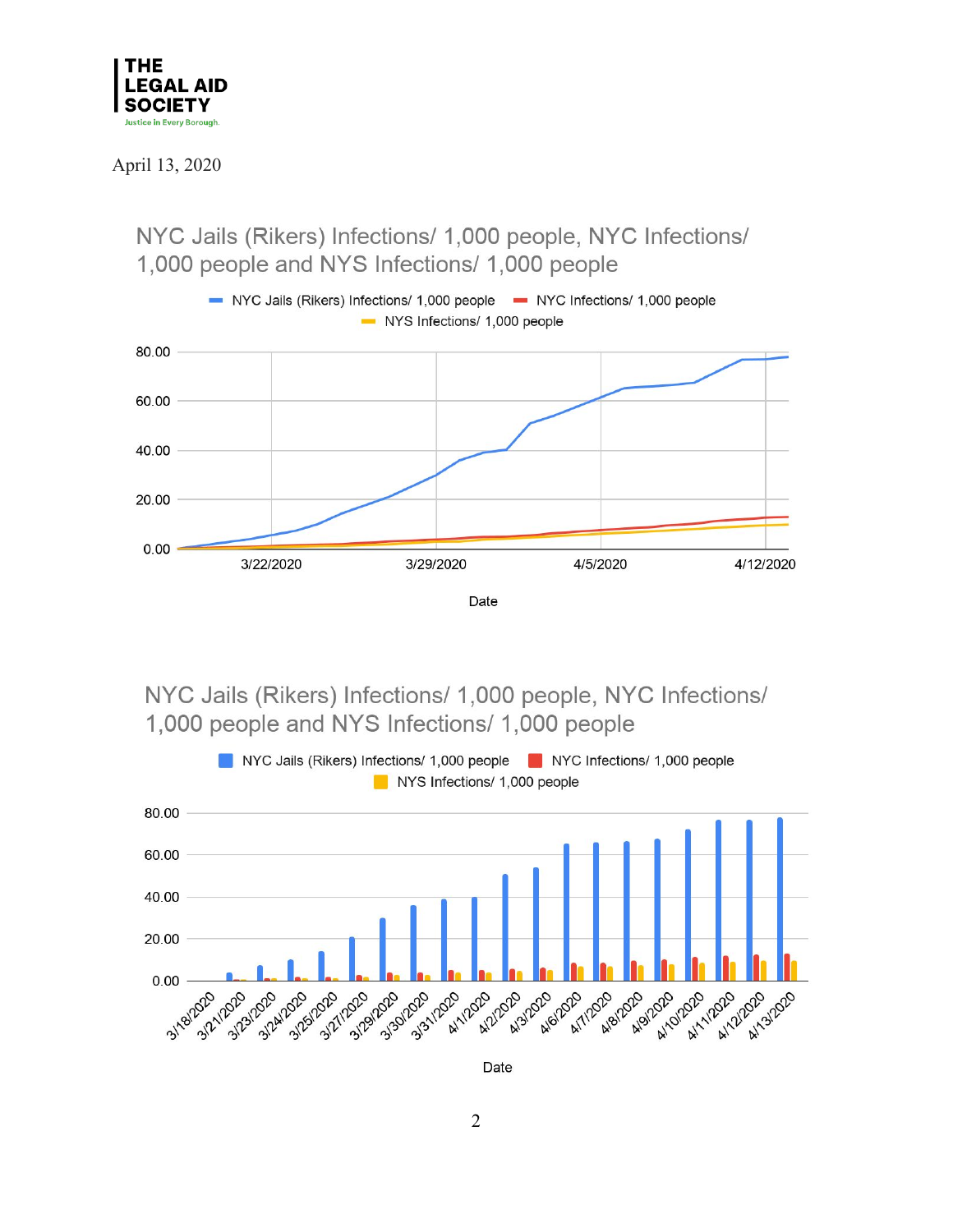

### **Chart Citations:**

|                                                                                                                                                                                              | Cases*                                                                                                                                                                                                                                                                                                                             | Population                                                                                                                                                                                                                        |  |
|----------------------------------------------------------------------------------------------------------------------------------------------------------------------------------------------|------------------------------------------------------------------------------------------------------------------------------------------------------------------------------------------------------------------------------------------------------------------------------------------------------------------------------------|-----------------------------------------------------------------------------------------------------------------------------------------------------------------------------------------------------------------------------------|--|
| <b>NYC Jails</b><br>(Rikers)                                                                                                                                                                 | Board of Correction, Daily Covid-19 Update, Monday,<br>April 13, 2020,<br>https://www1.nyc.gov/assets/boc/downloads/pdf/Meeti<br>ngs/2020/April/Board%20of%20Correction%20Daily%<br>20Public%20Report 4 13 2020 final.pdf                                                                                                          | NYC OpenData, Daily Inmates In Custody,<br>https://data.cityofnewyork.us/Public-Safety/Daily-Inmat<br>es-In-Custody/7479-ugqb (last updated April 13,<br>2020). New numbers are posted each day at around<br>$3:30pm$ .           |  |
| <b>New York City</b>                                                                                                                                                                         | NYC Health, Coronavirus Disease 2019 (COVID-19)<br>Daily Data Summary, (April 13, 2020, 1:00 PM),<br>https://www1.nyc.gov/assets/doh/downloads/pdf/imm/c<br>ovid-19-daily-data-summary-04092020-1.pdf; Daily<br>Updates available at:<br>https://www1.nyc.gov/site/doh/covid/covid-19-data.pag<br>e (Last Visited April 13, 2020). | Worldometer, Main Cities by Population in the U.S.A.,<br>https://www.worldometers.info/world-population/us-pop<br>ulation/ (last visited March 25, 2020).                                                                         |  |
| <b>New York State</b>                                                                                                                                                                        | Coronavirus in the U.S.: Latest Map and Case Count,<br>N.Y. Times (April 13, 2020 6:15 PM),<br>https://www.nytimes.com/interactive/2020/us/coronavir<br>us-us-cases.html#states.                                                                                                                                                   | World Population Review, New York Population 2020,<br>https://worldpopulationreview.com/states/new-york-po<br>pulation/ (last visited March 25, 2020).                                                                            |  |
| <b>United States</b>                                                                                                                                                                         | Worldometer, Confirmed Cases and Deaths by<br>Country, Territory, or Conveyance,<br>https://www.worldometers.info/coronavirus/#countries<br>(last visited April 13, 2020, 6:15 PM).                                                                                                                                                | Worldometer, Countries in the world by population<br>(2020),<br>https://www.worldometers.info/world-population/popula<br>tion-by-country/ (last visited March 25, 2020).                                                          |  |
| <b>Hubei Province</b>                                                                                                                                                                        | Lai Lin Thomala, Confirmed, death and recovery cases<br>of COIVD-19 in Greater China 2020, by region,<br>Statista (April 13, 2020),<br>https://www.statista.com/statistics/1090007/china-confi<br>rmed-and-suspected-wuhan-coronavirus-cases-region/<br>(last visited April 13, 2020 6:15 PM).                                     | Knoema, World Data Atlas, China, Hubei,<br>https://knoema.com/atlas/China/Hubei (last visited<br>March 25, 2020).                                                                                                                 |  |
| Worldometer, Confirmed Cases and Deaths by<br>Country, Territory, or Conveyance,<br>https://www.worldometers.info/coronavirus/#countries<br>China<br>(last visited April 13, 2020, 6:15 PM). |                                                                                                                                                                                                                                                                                                                                    | Worldometer, Countries in the world by population<br>(2020),<br>https://www.worldometers.info/world-population/popula<br>tion-by-country/ (last visited March 25, 2020)                                                           |  |
| Lombardy, Italy                                                                                                                                                                              | Statista, Coronavirus (COVID-19) cases in Italy as of<br>April 11, 2020, by region,<br>https://www.statista.com/statistics/1099375/coronaviru<br>s-cases-by-region-in-italy/ (last visited April 13, 2020,<br>6:15 PM).                                                                                                            | Google, "Lombardy Italy Population,"<br>https://www.google.com/publicdata/explore?ds=mo4pji<br>pima872_&met_y=population&idim=subregion:ITC4:IT<br>H3:ITI4&hl=en&dl=en, (citing Eurostat, 2018) (last<br>visited March 25, 2020). |  |
| <b>Italy</b>                                                                                                                                                                                 | Worldometer, Confirmed Cases and Deaths by<br>Country, Territory, or Conveyance,<br>https://www.worldometers.info/coronavirus/#countries<br>(last visited April 13, 2020, 6:15 PM).                                                                                                                                                | Worldometer, Countries in the world by population<br>$(2020)$ ,<br>https://www.worldometers.info/world-population/popula<br>tion-by-country/ (last visited March 25, 2020)                                                        |  |

## **Graph Citations:**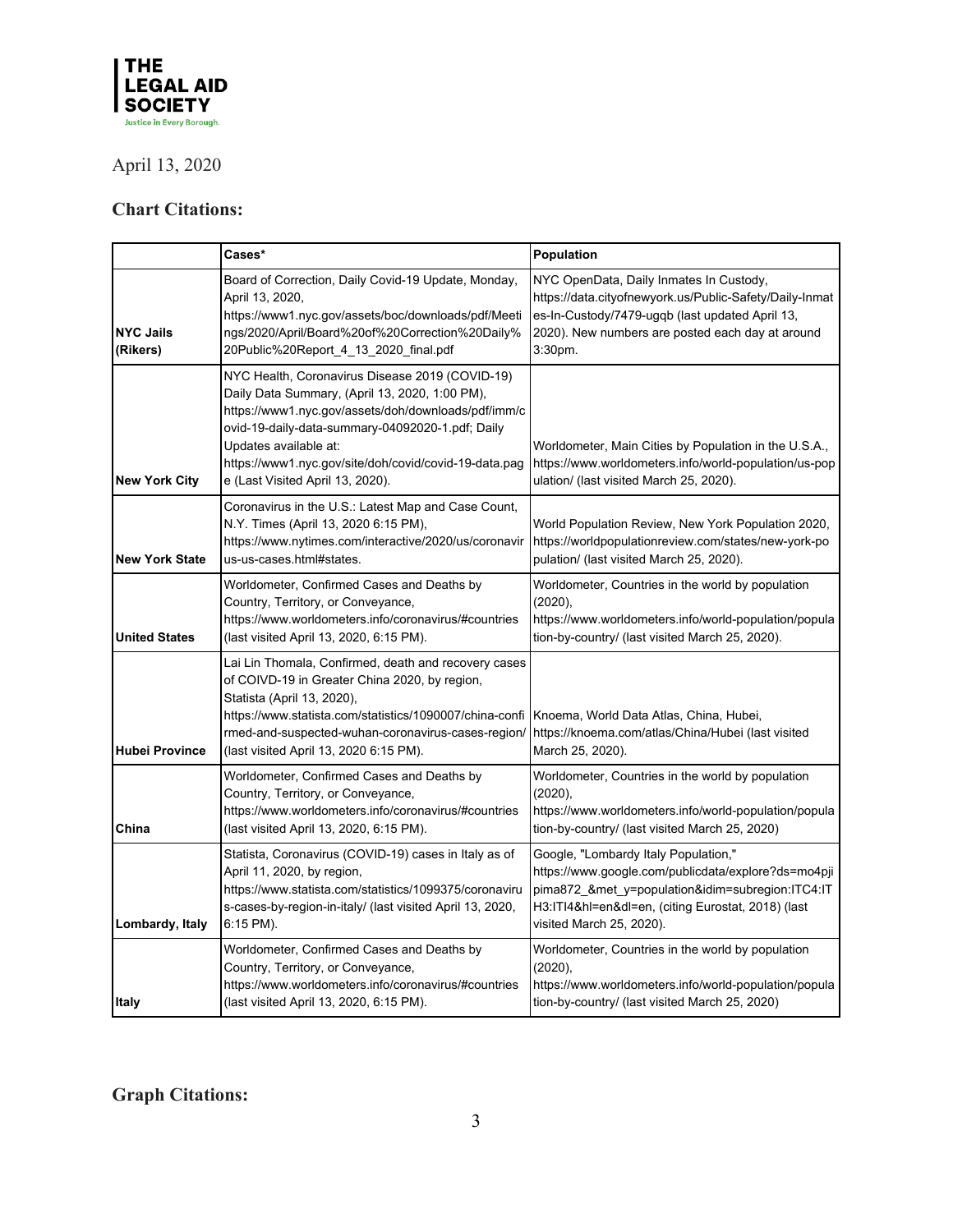

| Date                     | <b>NYC Jails (Rikers)</b>                                                                                                                                                                                                                                                            | <b>New York City</b>                                                                                                                                                                          | <b>New York State</b>                                                                                                                                                                                                   |
|--------------------------|--------------------------------------------------------------------------------------------------------------------------------------------------------------------------------------------------------------------------------------------------------------------------------------|-----------------------------------------------------------------------------------------------------------------------------------------------------------------------------------------------|-------------------------------------------------------------------------------------------------------------------------------------------------------------------------------------------------------------------------|
| 3/18/2020                | Chelsia Rose Marcus, Rikers Island<br>inmate has contracted coronavirus:<br>officials, N.Y. Daily News (March 18,<br>2020),<br>https://www.nydailynews.com/coronavirus<br>/ny-coronavirus-rikers-island-inmate-tests-<br>positive-20200318-gf3r7q4cefaxzlqmwrm<br>uevzz3y-story.html | NYC Health, Coronavirus Disease 2019<br>(COVID-19) Daily Data Summary, (March<br>24, 2020 5:00 PM),<br>https://www1.nyc.gov/assets/doh/download<br>s/pdf/imm/covid-19-daily-data-summary.pdf. | N.Y. Times, As Testing Expands,<br>Confirmed Cases of Coronavirus in NYC<br>Near 2000 (March 18, 2020),<br>https://www.nytimes.com/2020/03/18/nyreg<br>ion/coronavirus-new-york-update.html                             |
| 3/21/2020                | N.Y. Times, 'A Storm is Coming': Fears of<br>an Inmate Epidemic as the Virus Spreads<br>in the Jails, (March 20, 2020),<br>https://www.nytimes.com/2020/03/20/nyre<br>gion/nyc-coronavirus-rikers-island.html                                                                        | NYC Health, Coronavirus Disease 2019<br>(COVID-19) Daily Data Summary, (March<br>24, 2020 5:00 PM),<br>https://www1.nyc.gov/assets/doh/download<br>s/pdf/imm/covid-19-daily-data-summary.pdf. | N.Y. Times, N.Y. Weighs Four Temporary<br>Hospital Sites, Including Javits Center,<br>(March 21, 2020),<br>https://www.nytimes.com/2020/03/21/nyreg<br>ion/coronavirus-new-york-update.html                             |
| 3/23/2020                | NYC DOC Daily Report, March 23, 2020.                                                                                                                                                                                                                                                | NYC Health, Coronavirus Disease 2019<br>(COVID-19) Daily Data Summary, (March<br>24, 2020 5:00 PM),<br>https://www1.nyc.gov/assets/doh/download<br>s/pdf/imm/covid-19-daily-data-summary.pdf. | N.Y. Times, Coronavirus 'Attack Rate' in<br>N.Y. Concerns White House, (March 23,<br>2020),<br>https://www.nytimes.com/2020/03/23/nyreg<br>ion/coronavirus-new-york-update.html                                         |
| 3/24/2020                | NYC DOC Daily Report, March 24, 2020.                                                                                                                                                                                                                                                | NYC Health, Coronavirus Disease 2019<br>(COVID-19) Daily Data Summary, (March<br>24, 2020 5:00 PM),<br>https://www1.nyc.gov/assets/doh/download<br>s/pdf/imm/covid-19-daily-data-summary.pdf. | N.Y. Times, Trump Expresses Outrage at<br>Having to 'Close the Country' to Slow Virus,<br>(March 24, 2020),<br>https://www.nytimes.com/2020/03/24/world/<br>coronavirus-news-live-updates.html#link-4a<br>7a220.        |
| 3/25/2020                | NYC DOC Daily Report, March 25, 2020.                                                                                                                                                                                                                                                | NYC Health, Coronavirus Disease 2019<br>(COVID-19) Daily Data Summary, (March<br>25, 2020 9:15 AM),<br>https://www1.nyc.gov/assets/doh/download<br>s/pdf/imm/covid-19-daily-data-summary.pdf. | Chas Danner et al., Coronavirus in New<br>York: Latest Updates, N.Y. Mag.<br>Intelligencer (updated March 25, 2020 9:32<br>AM).<br>https://nymag.com/intelligencer/2020/03/ne<br>w-york-coronavirus-cases-updates.html. |
| 3/27/2020 to<br>4/5/2020 | NYC DOC Daily Reports, obtained by and<br>on file with the Legal Aid Society.                                                                                                                                                                                                        | NYC Health, Coronavirus Disease 2019<br>(COVID-19) Daily Data Summary,<br>https://www1.nyc.gov/site/doh/covid/covid-1<br>9-main.page                                                          | Mitch Smith, et al., Coronavirus in the U.S.:<br>Latest Map and Case Count, N.Y. Times<br>(live updates),<br>https://www.nytimes.com/interactive/2020/u<br>s/coronavirus-us-cases.html#g-us-map.                        |
| 4/6/2020 to<br>Present   | Board of Correction, Daily Covid-19<br>Update,<br>https://www1.nyc.gov/site/boc/covid-19.pa<br>ge                                                                                                                                                                                    | NYC Health, Coronavirus Disease 2019<br>(COVID-19) Daily Data Summary,<br>https://www1.nyc.gov/site/doh/covid/covid-1<br>9-data.page                                                          | Mitch Smith, et al., Coronavirus in the U.S.:<br>Latest Map and Case Count, N.Y. Times<br>(live updates),<br>https://www.nytimes.com/interactive/2020/u<br>s/coronavirus-us-cases.html#g-us-map.                        |

Contact: